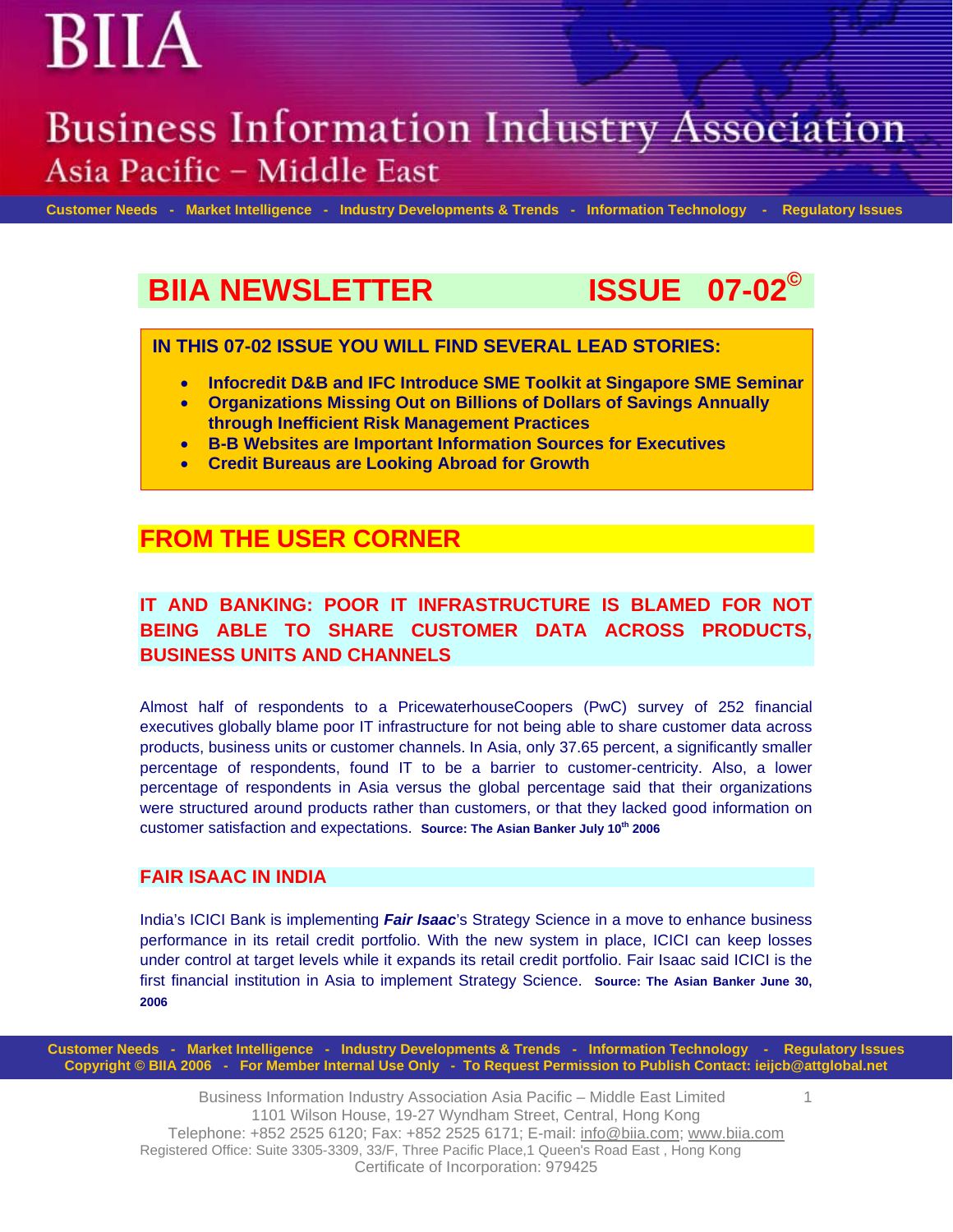## **Business Information Industry Association** Asia Pacific - Middle East

BIIA

 **Customer Needs - Market Intelligence - Industry Developments & Trends - Information Technology - Regulatory Issues**

 $\mathfrak{D}$ 

## **MEMBER NEWS**

### **INFOCREDIT D&B AND IFC INTRODUCE SME TOOLKIT**

Infocredit D&B Singapore launched one of the first SME credit bureaus in Asia. The new SME credit bureau is expected to ease the biggest obstacle faced by SME entrepreneurs today: The lack of access to credit!

At the second SME seminar held in May of 2006 **Infocredit D&B** introduced the *'Singapore Business Toolkit'*, which was developed by the International Finance Corporation (IFC), a subsidiary of the World Bank. The toolkit was presented as an easy to use Web interface that offers a large and varied set of information to SMEs, including articles, online training resources, and business forms. The toolkit has been launched in over 20 countries since 2002, in 12 languages.

The 'Singapore Business Toolkit' leverages the latest information and communications technologies to help SMEs to learn and implement sustainable business management practices. Increase their productivity, efficiency and capacity, manage credit risk and to improve their access to credit. **To read the full story, please access [www.biia.com](http://www.biia.com/) – Press Section –** 

## **INDUSTRY NEWS**

#### **SHANGHAI GOVERNMENT WILL PUSH CREDIT SERVICE FOR SMEs**

National Business Daily reported on May 12<sup>th</sup>, that Shanghai Government was driving credit system construction for small-and-medium size enterprises (SMEs). Currently, "Government Purchase Service" working on the idea and the credit service for SMEs will be put forward by the end of 2006 through the cooperation with local Administration for Industrial and Commerce, Revenue and Financial Department. **Source: Huaxia International Credit Consulting Co. Ltd.**

**BIIA question:** Has anybody thought about bringing in private sector information expertise?

**Customer Needs - Market Intelligence - Industry Developments & Trends - Information Technology - Regulatory Issues Copyright © BIIA 2006 - For Member Internal Use Only - To Request Permission to Publish Contact: ieijcb@attglobal.net** 

> Business Information Industry Association Asia Pacific – Middle East Limited 1101 Wilson House, 19-27 Wyndham Street, Central, Hong Kong Telephone: +852 2525 6120; Fax: +852 2525 6171; E-mail: info@biia.com; www.biia.com Registered Office: Suite 3305-3309, 33/F, Three Pacific Place,1 Queen's Road East , Hong Kong Certificate of Incorporation: 979425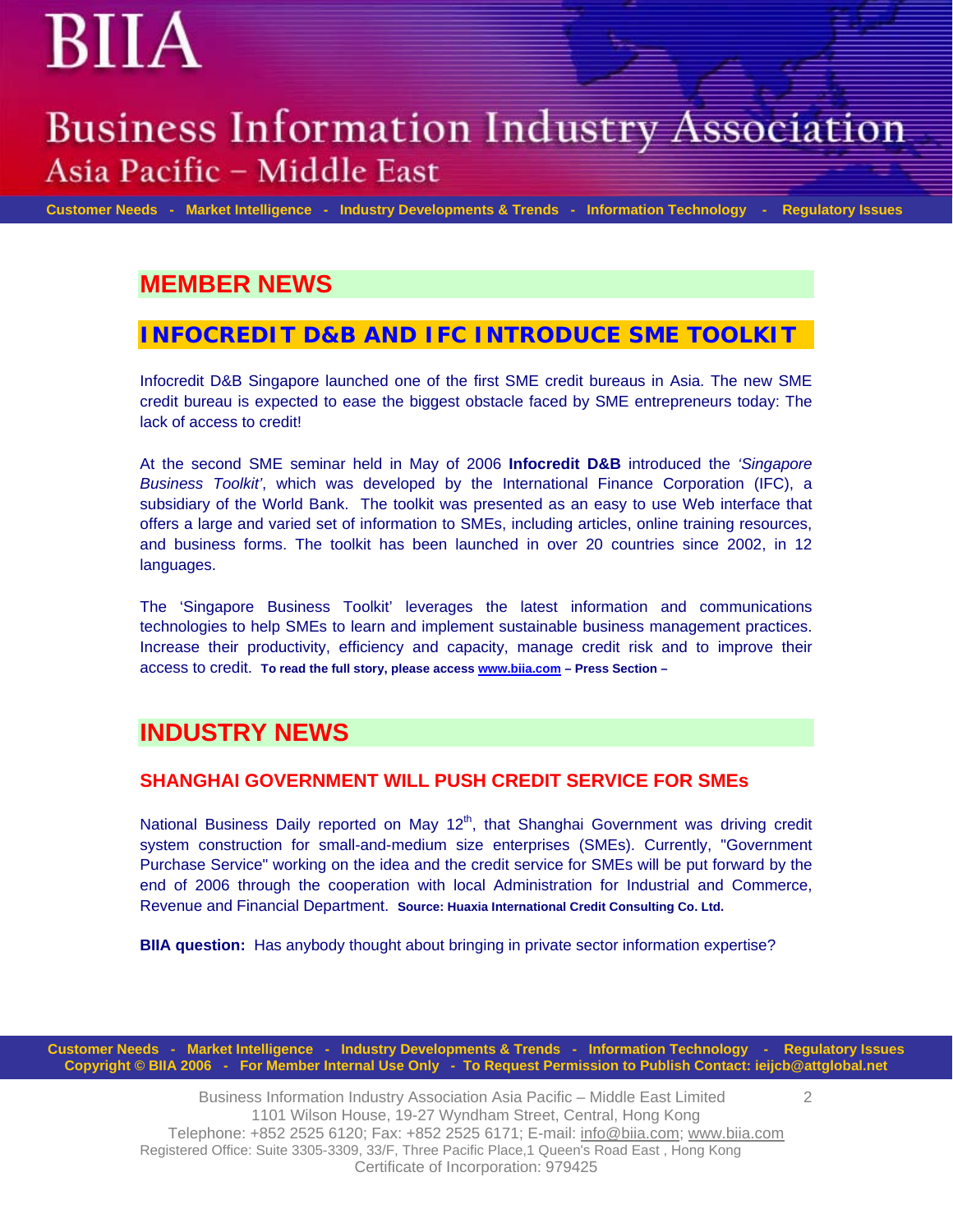## **Business Information Industry Association** Asia Pacific - Middle East

 **Customer Needs - Market Intelligence - Industry Developments & Trends - Information Technology - Regulatory Issues**

**ENTERPRISES ARE MISSING OUT ON BILLIONS OF DOLLARS IN POTENTIAL SAVINGS ANNUALLY THROUGH INEFFICIENT RISK MANAGEMENT PRACTICES** 

*Aberdeen Report Yields Valuable Lessons to Improve Business Operations and Competitive Advantage* **Source: Aberdeen Group www.memberservices@aberdeen.com** 

The research, presented in Compliance Gap Benchmark Report: Aligning the Risk Management Priorities of IT and Business Executives, demonstrates that most enterprises are not gaining financial benefits from their risk management programs because they fail to focus on merging compliance with risk management. Best in Class companies:

- Believe the top risk management challenge is aligning and standardizing procedures and systems company-wide.
- Place the responsibility for risk management with the CFO.
- Use frameworks and other tools to emphasize risk in operations and tend to stress center-led organizations and centralized risk management with decentralized execution.
- Utilize these key performance indicators to measure risk management performance: risk management spend as a percentage of revenue, cost of achieving compliance, and risk management spend per employee.

### **B2B WEBSITES ARE INCREASINGLY IMPORTANT INFORMATION SOURCES FOR EXECUTIVES SAYS AMERICAN BUSINESS MEDIA**

As adoption of digital platforms continues to grow, b-to-b Web sites are garnering increased traffic from executive decision makers seeking reliable online information. In fact, results of ABM's recently commissioned [Harris Study](http://www.americanbusinessmedia.com/abm/Harris_Study.asp) on end-user behavior reveals that b-to-b Web sites are considered more informative and reliable than general media sources.

B-to-b media have remained an important resource for executives who, on average, report visiting 7.4 b-to-b Web sites in the past month. Different b-to-b media have different strengths, each vital at getting information that decision-makers view as crucial to running their businesses and Web sites are sources of information turned to first. They are important sources for up-todate information – three in four say they provide access to the latest information, while two-thirds say b-to-b Web sites help them become aware of new products. And more than half named b-to-b Web sites as their primary source for information.

**To read the full story please access [www.biia.com](http://www.biia.com/) menu section 'Member Services' – 'Member News'** 

**Customer Needs - Market Intelligence - Industry Developments & Trends - Information Technology - Regulatory Issues Copyright © BIIA 2006 - For Member Internal Use Only - To Request Permission to Publish Contact: ieijcb@attglobal.net** 

> Business Information Industry Association Asia Pacific – Middle East Limited 1101 Wilson House, 19-27 Wyndham Street, Central, Hong Kong Telephone: +852 2525 6120; Fax: +852 2525 6171; E-mail: info@biia.com; www.biia.com Registered Office: Suite 3305-3309, 33/F, Three Pacific Place,1 Queen's Road East , Hong Kong Certificate of Incorporation: 979425

3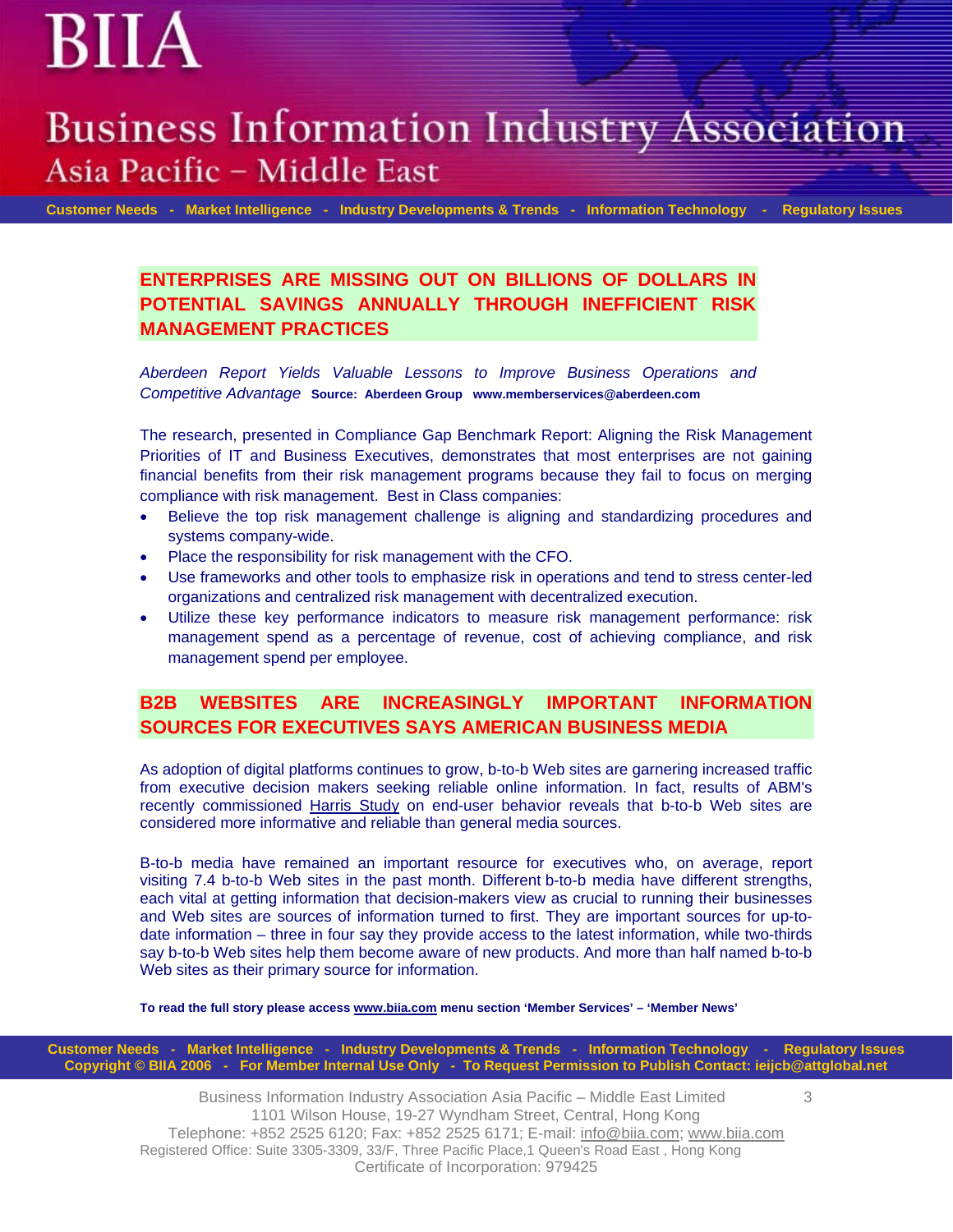## **Business Information Industry Association** Asia Pacific - Middle East

 **Customer Needs - Market Intelligence - Industry Developments & Trends - Information Technology - Regulatory Issues**

#### **LEXISNEXIS GETS VERTICAL**

LexisNexis has recently launched several services which demonstrate its desire to offer customers tailored solutions rather than individual pieces of published content. Are we seeing a blurring of the lines between traditional publishing and online search? LexisNexis is no longer a publisher - at least, not in the old-fashioned sense of the word. Instead, it is a solutions provider, and this difference in emphasis is clear from the way in which its home page, instead of offering a LexisNexis content search, encourages its users to select their *Occupation* or *Task* of interest. **Source: EPS Insights** 

#### **CREDIT BUREAUS ARE LOOKING ABROAD FOR GROWTH!**

Saturated domestic markets such as the USA and the UK are driving credit bureaus abroad in search for greener pastures. However legal restrictions and outdated bank secrecy laws in emerging markets used to prohibit the sharing of financial performance data. These restrictions however are being replaced by more liberal regimes, largely thanks to the relentless effort by the World Bank and the IMF. The World Bank and the IMF have become the champions of credit bureaus. According to their theory, the ability to grant credit is linked to the availability of accurate, reliable and timely information. The absence of information leads to a lack of access to credit, which impairs economic growth.

Michael Shannon, a group executive at **Equifax** calls credit bureaus abroad a 'nascent' business. For instance Experian had to operate in one market for 13 years before it developed consumer credit reports. John Saunders of **Experian** points out that Experian first starts in a new market by introducing decisioning products, before being able to start up credit bureau operations. Sticking to such strategy is a long term proposition. Starting 20 years ago with a global ambition, Experian's revenue outside the USA has in the meantime grown to 46% of the total. Harry Gambill, CEO of **TransUnion** points out that its international business is growing more rapidly, than the enterprise itself. **Source: American Banker**

### **QUOTE OF THE WEEK!**

**"Bank Indonesia recently launched the country's first credit bureau. We (The Asian Banker) are, however, concerned about the integrity and usability of the data collection mechanism."** Source: The Asian Banker July 10<sup>th</sup> 2006

**BIIA Question:** Where does private sector information fit in?

**Customer Needs - Market Intelligence - Industry Developments & Trends - Information Technology - Regulatory Issues Copyright © BIIA 2006 - For Member Internal Use Only - To Request Permission to Publish Contact: ieijcb@attglobal.net** 

> Business Information Industry Association Asia Pacific – Middle East Limited 1101 Wilson House, 19-27 Wyndham Street, Central, Hong Kong Telephone: +852 2525 6120; Fax: +852 2525 6171; E-mail: info@biia.com; www.biia.com Registered Office: Suite 3305-3309, 33/F, Three Pacific Place,1 Queen's Road East , Hong Kong Certificate of Incorporation: 979425

4